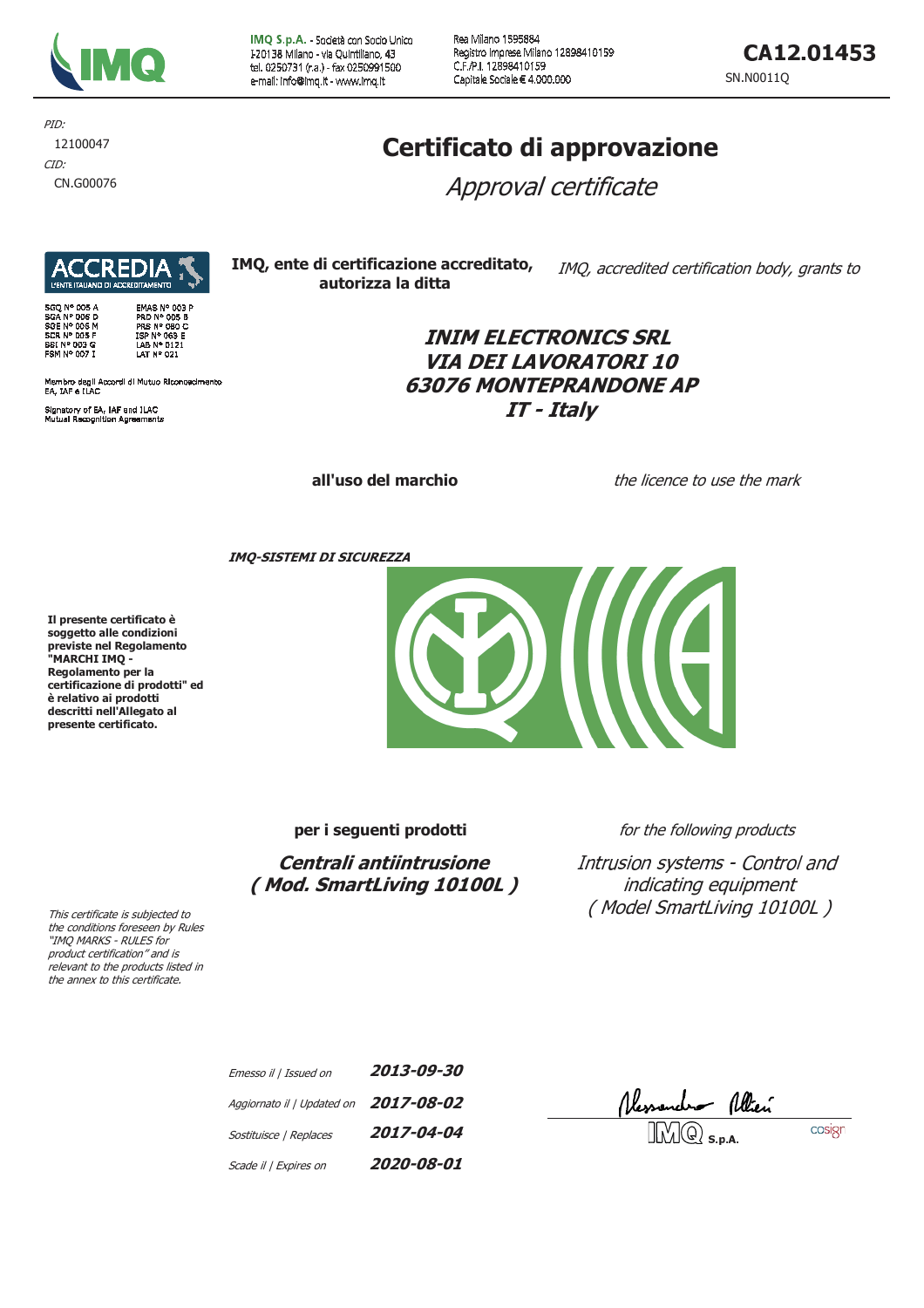

**IMO S.p.A. - Società con Socio Unico** E20138 Milano - via Quintiliano, 43 tel. 0250731 (r.a.) - fax 0250991500 e-mail: info@imq.it - www.imq.it

Rea Milano 1595884 Registro Imprese Milano 12898410159 C.F./P.I. 12898410159 Capitale Sociale € 4.000.000

**IMO** 

SISTEMI DI

**SICHLER**<br>SICHREZZA

Allegato - Certificato di approvazione Annex - Approval certificate

Emesso il / Issued on 2013-09-30 Aggiornato il | Updated on 2017-08-02 Sostituisce / Replaces 2017-04-04 Scade il / Expires on 2020-08-01

### **Prodotto | Product**

# **Centrali antiintrusione Intrusion systems - Control and indicating equipment**

#### **Concessionario | Licence Holder**

**INIM ELECTRONICS SRL VIA DEI LAVORATORI 10 63076 MONTEPRANDONE AP** IT - Italy

Copia del presente certificato deve essere conservata presso i luoghi di produzione

## Costruito a | Manufactured at

PT G000ST C05877577

sopra elencati.

MONTEPRANDONE 63076

AP Italy

Copy of this certificate must be available at the manufacturing places listed above

**Marchio | Mark** 

| Norme / Specifiche tecniche                               | <b>Standards / Technical specifications</b>                       |  |
|-----------------------------------------------------------|-------------------------------------------------------------------|--|
| Prodotto/i conforme/i alle Norme/Specifiche tecniche:     | <b>Product/s complying to Standards/Technical specifications:</b> |  |
| $FN$ 50131-1:2006 + A1:2009                               | EN 50131-1:2006 + A1:2009                                         |  |
| FN 50131-3:2009                                           | EN 50131-3:2009                                                   |  |
| EN 60950-1:2006 + A11:2009 + A1:2010 + A12:2011 + A2:2013 | EN 60950-1:2006 + A11:2009 + A1:2010 + A12:2011 + A2:2013         |  |
| EN 50130-4:2011 + A1:2014                                 | EN 50130-4:2011 + A1:2014                                         |  |
| FN 61000-6-3:2007 + A1:2011                               | EN 61000-6-3:2007 + A1:2011                                       |  |
| FN 50130-5:2011                                           | FN 50130-5:2011                                                   |  |
| FN 50136-1:2012                                           | EN 50136-1:2012                                                   |  |
| EN 50136-2:2013                                           | EN 50136-2:2013                                                   |  |
| FN 50131-10:2014                                          | FN 50131-10:2014                                                  |  |

**Rapporti | Test Reports** 

SS16L0645909-01; SS16-0003900-01; SS14A0229906-02

#### Caratteristiche tecniche | Technical characteristics

Serie | Series SmartLiving Tensione nominale alimentazione | Rated supply voltage 13.8 V-Numero ingressi / Inputs 10 ÷ 100 zone / 10 ÷ 100 zones Grado di sicurezza | Security grade Grade 3 Classe ambientale | Environmental class Class TT

# Articoli (con dettagli) | Articles (with details)

AR NOOA1M

Marca / Trade Mark INIM Electronics Modello | Model SmartLiving10100L Altre caratteristiche / Further characteristic Vedere Ulteriori Informazioni / See Additional Information

### **Ulteriori informazioni | Additional Information**

Condizione di accettabilità: L'alimentatore non è compreso nella certificazione, la sorgente esterna deve essere conforme alla Norma EN 50131-6:2008, grado 3.

 $1/3$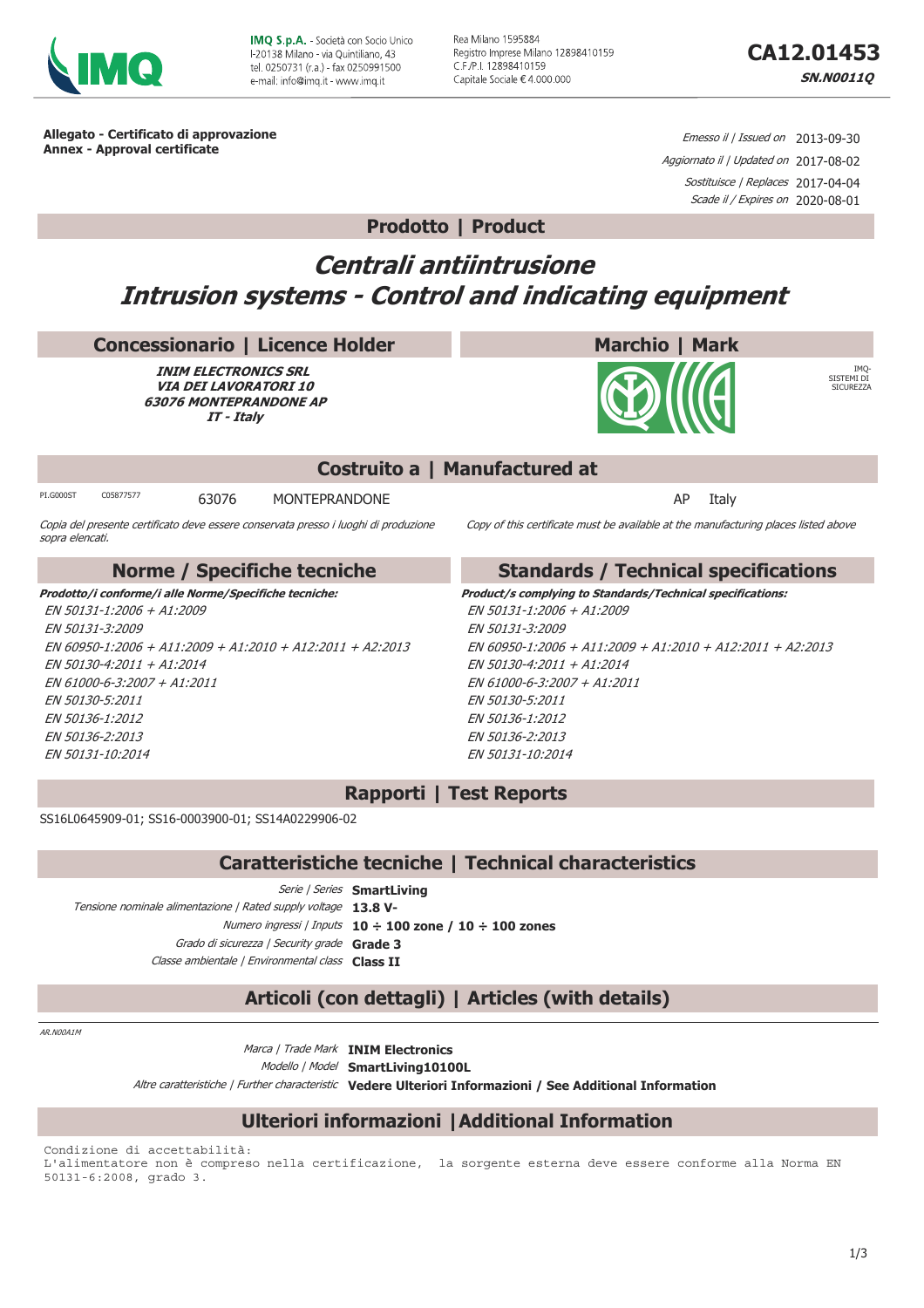

Configurazione base della centrale mod. SmartLiving10100L

L'unità centrale prevede un involucro metallico protetto contro l'apertura e la rimozione, contenente:

- N. 1 Scheda principale (codice PCB IN088-R0 / Rev. Firmware 6.XX) con 10 circuiti di ingresso e 3
- circuiti di uscita; - N. 1 Interfaccia telefonica vocale e digitale, integrata sulla scheda principale, funzionante tramite la rete PSTN (SP2 or DP2);
- N. 1 Scheda ingresso/uscita mod. Flex5/P (codice PCB IN022-R2 / Rev. Firmware 1.XX)(opzionale);
- N. 1 Scheda a relè e distribuzione alimentazione modello AuxRel32 (codice PCB IN048-R0 / Rev. Firmware N/A) (opzionale);
- N. 1 Interfaccia digitale di trasmissione allarme mod. SmartLAN/SI (codice PCB IN074-R0 / Rev. Firmware 5.XX) funzionante tramite il protocollo TCP-IP e la rete LAN (SP6 or DP4)(opzionale); - N. 1 Interfaccia digitale di trasmissione allarme mod. SmartLAN/G (codice PCB IN133-R0 / Rev.
- Firmware 6.XX) funzionante tramite il protocollo TCP-IP e la rete LAN (SP6 or DP4)(opzionale);
- N. 1 Interfaccia vocale e digitale di trasmissione allarme mod. Nexus/G (codice PCB IN112-R2 /
- Rev. Firmware 4.XX) funzionante tramite la rete GSM e GPRS (SP6 o DP4) (opzionale); - N. 1 Interfaccia vocale e digitale di trasmissione allarme mod. Nexus (codice PCB IN112-R2 /
- Rev. Firmware 4.XX) funzionante tramite la rete GSM (SP2 o DP2) (opzionale);
- N. 1 Scheda vocale mod. SmartLogos30M (codice PCB IN026-R0 o IN098-R0 o IN100-R0 / Rev. Firmware 5.XX)(opzionale);
- N. 1 Isolatore di BUS mod. IB100-RP (codice PCB IN086-R1 / Rev. Firmware 1.XX)(opzionale);
- N. 1 Isolatore di BUS mod. IB100-RU (codice PCB IN086-R1 / Rev. Firmware 1.XX)(opzionale);
- N. 1 Isolatore di BUS mod. IB100-A (codice PCB IN087-R1 / Rev. Firmware N/A) (opzionale);
- N. 1 Kit tamper mod. TamperNO; - N. 1 Sonda termica mod. ProbeTH.
- 

Le unità periferiche comprendono:

- Tastiera touch screen mod. Alien/GB (codice PCB IN128-R4 / Rev. Firmware 2.XX);
- Tastiera touch screen mod. Alien/GN (codice PCB IN128-R4 / Rev. Firmware 2.XX);
- Tastiera touch screen mod. Alien/SB (codice PCB IN123-R3 / Rev. Firmware 2.XX); - Tastiera touch screen mod. Alien/SN (codice PCB IN123-R3 / Rev. Firmware 2.XX);
- Tastiera LCD mod. Joy/MAX (codice PCB IN053-R1 / Rev. Firmware 1.XX);
- Tastiera LCD mod. Joy/GR (codice PCB IN053-R1 / Rev. Firmware 1.XX);
- Tastiera LCD mod. Quadra/P (codice PCB IN053-R1 / Rev. Firmware 1.XX);
- Tastiera LCD mod. Quadra (codice PCB IN053-R1 / Rev. Firmware 1.XX);
- Tastiera LCD mod. Concept/GB (codice PCB IN072-R3 / Rev. Firmware 1.XX [RENESAS] e 3.XX [PSOC]);
- Tastiera LCD mod. Concept/GN (codice PCB IN072-R3 / Rev. Firmware 1.XX [RENESAS] e 3.XX [PSOC]);
- Tastiera LCD mod. nCode/GB (codice PCB IN054-R2 / Rev. Firmware 1.XX);
- Tastiera LCD mod. nCode/GN (codice PCB IN054-R2 / Rev. Firmware 1.XX);
- Modulo ingresso/uscita mod. Flex5/P (codice PCB IN022-R2 / Rev. Firmware 1.XX);
- Isolatore di BUS mod. IB100-RP (codice PCB IN086-R1 / Rev. Firmware 1.XX); - Isolatore di BUS mod. IB100-RU (codice PCB IN086-R1 / Rev. Firmware 1.XX);
- Isolatore di BUS mod. IB100-A (codice PCB IN087-R1 / Rev. Firmware N/A);
- Lettore di prossimità mod. nBy/S per uso esterno (codice PCB IN029-R2 / Rev. Firmware 1.XX);
- Lettore di prossimita mod. nBy/X (codice PCB IN030-R4 / Rev. Firmware 1.XX);
- Chiave di prossimità tipo tessera mod. nCard;
- Chiave di prossimità tipo tag mod. nKey;
- Chiave di prossimità tipo tag mod. nBoss.

Il codice XX della versione firmware riguarda la porzione del software che non è relativa alle norme della serie EN 50131.

Conditions of aceptability: Power supply not evaluated in the c.i.e. it must be provided in accordance to EN 50131-6:2008 Standard, grade 3.

Basic configuration of c.i.e. type SmartLiving10100L

The c.i.e. is provided a metallic enclosure protect against opening and removal, containing:

- No. 1 Main board (PCB code IN088-R0 / Firmware Rev. 6.XX) with 10 input circuits and 3 output circuits;
- No. 1 Vocal and digital alarm transmission equipment integrated on main board using PSTN (SP2 or DP2)
- No. 1 Input/output board type Flex5/U (PCB code IN022-R2 / Firmware Rev. 1.XX) (optional);
- No. 1 Power Distribution and Relay board type AuxRel32 (PCB code IN048-R0 / Firmware Rev. N/A) (optional);
- No. 1 Digital alarm transmission equipment (board) type SmartLAN/SI (PCB code IN074-R0 / Firmware Rev. 5.XX) using TCP-IP protocol and Local Area network (SP6 or DP4)(optional);
- No. 1 Digital alarm transmission equipment (board) type SmartLAN/G (PCB code IN133-R0 / Firmware
- Rev. 6.XX) using TCP-IP protocol and Local Area network (SP6 or DP4)(optional);
- No. 1 Vocal and digital alarm transmission equipment (board) type Nexus/G (PCB code IN112-R2 / Firmware Rev. 4.XX) using GSM and GPRS network (SP6 or DP4) (optional);
- No. 1 Vocal and digital alarm transmission equipment (board) type Nexus (PCB code IN112-R2 / Firmware Rev. 4.XX) using GSM network (SP2 or DP2) (optional);
- No. 1 Vocal board type SmartLogos30M (PCB code IN026-R0 or IN098-R0 or IN100-R0 / Firmware Rev. 5.XX)(optional);
- No. 1 BUS Isolator type IB100-RP (PCB code IN086-R1 / Firmware Rev. 1.XX)(optional);
- No. 1 BUS Isolator type IB100-RU (PCB code IN086-R1 / Firmware Rev. 1.XX) (optional);
- No. 1 BUS Isolator type IB100-A (PCB code IN087-R1 / Firmware Rev. N/A) (optional);
- No. 1 Kit tamper type TamperNO;